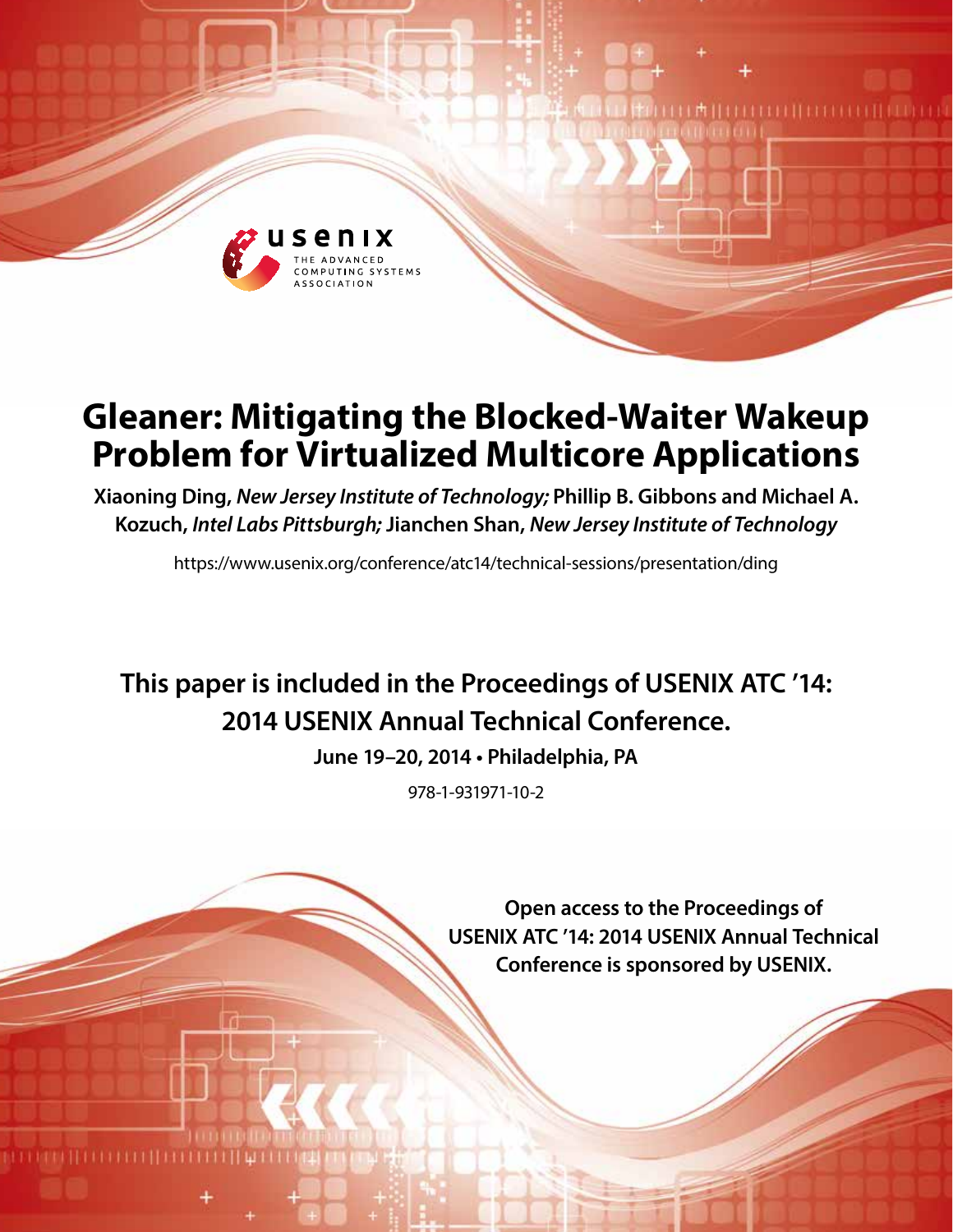### Gleaner: Mitigating the Blocked-Waiter Wakeup Problem for Virtualized Multicore Applications

Xiaoning Ding<sup>∗</sup> Phillip B. Gibbons† Michael A. Kozuch† Jianchen Shan<sup>∗</sup> <sup>∗</sup>*New Jersey Institute of Technology* †*Intel Labs Pittsburgh*

#### Abstract

As the number of cores in a multicore node increases in accordance with Moore's law, the question arises as to what are the costs of virtualized environments when scaling applications to take advantage of larger core counts. While a widely-known cost due to preempted spinlock holders has been extensively studied, this paper studies another cost, which has received little attention. The cost is caused by the intervention from the VMM during synchronization-induced idling in the application, guest OS, or supporting libraries—we call this the *blockedwaiter wakeup (BWW)* problem.

The paper systematically analyzes the cause of the BWW problem and studies its performance issues, including increased execution times, reduced system throughput, and performance unpredictability. To deal with these issues, the paper proposes a solution, *Gleaner*, which integrates idling operations and imbalanced scheduling as a mitigation to this problem. We show how *Gleaner* can be implemented without intrusive modification to the guest OS. Extensive experiments show that *Gleaner* can effectively reduce the virtualization cost incurred by blocking synchronization and improve the performance of individual applications by 16x and system throughput by 3x.

#### 1 Introduction

Virtualized environments are ubiquitous, and are increasingly run on multicore nodes, particularly in the cloud. Amazon EC2's *CC2* and *CR1* instances, for example, offer 32 virtual CPUs (vCPUs) running on two 8-core Intel® Xeon® E5-2670 processors with hyperthreading [2]. When computational workloads execute in these virtualized environments, each "guest" operating system (OS) is presented with a VM instance comprised of a set of vCPUs on which it schedules application threads. The virtual machine manager (VMM),

or hypervisor, independently schedules the virtual CPUs onto the physical CPUs (pCPUs) of the host machine. The VMM is often required to time-share the pCPUs among co-running VMs, and may deschedule a vCPU belonging to one VM in favor of a vCPU belonging to another VM. Unfortunately, the resulting behavior of the vCPU abstraction does not always match the behavior of physical CPUs for which the applications and OS are designed. In particular, applications and OS may expect that busy CPUs can make continuous progress in parallel and that idle CPUs are ready for use immediately.

The mismatch between the vCPU abstraction and pCPU behavior introduces great challenges to synchronization and causes serious performance issues, particularly for multithreaded applications running on multicore VMs. One such issue, which has been extensively studied [6, 24, 26], is known as the Lock-Holder Preemption problem (LHP). LHP surfaces when, for example, a vCPU is descheduled from the host platform while the thread currently executing on that vCPU is holding a lock. Other threads running in that VM that are waiting on the lock may be prevented from making progress until the descheduled vCPU is rescheduled, even though their vCPU resources are active. Several software [6, 24, 26] and hardware (such as the pause-loop-exiting (PLE) support on Intel® processors [21]) solutions have been proposed to mitigate this issue.

As the number of cores per socket continues to increase in accordance with Moore's law, though, a natural question arises: *Does the mismatch between the vCPU abstraction and real hardware CPUs impose additional "hidden" performance issues associated with synchronization that may prevent multithreaded applications from taking full advantage of larger core counts?*

The Blocked-Waiter Wakeup Problem. One such issue can be viewed somewhat as the dual of the LHP problem; we call this issue the *Blocked-Waiter Wakeup (BWW)* problem. The BWW problem may arise any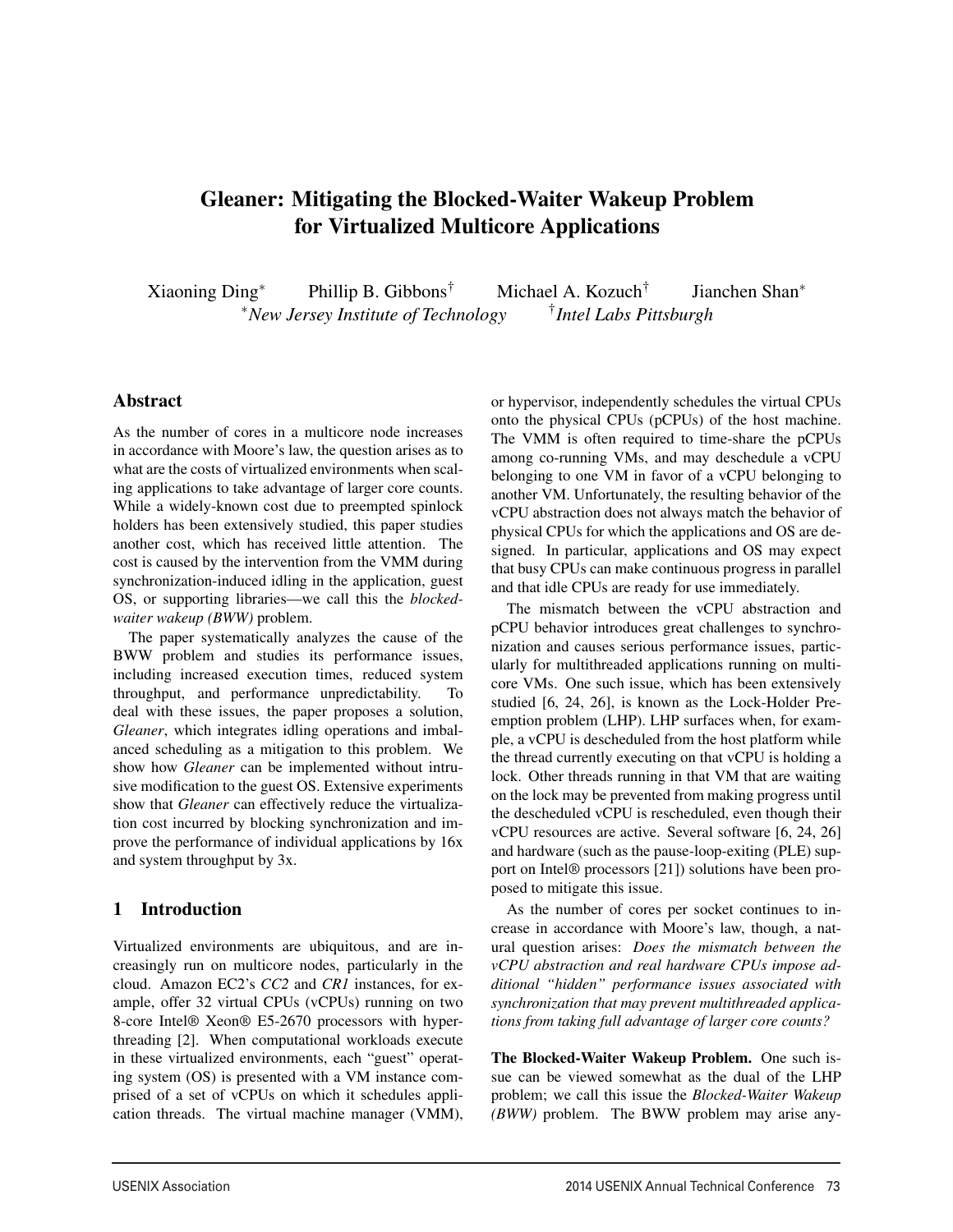time that a multithreaded application using blocking synchronization executes in a virtualized environment, and it can cause increased execution times, reduced system throughput, and performance unpredictability.

In non-virtualized systems, when an application's thread blocks waiting for a resource to be freed, the CPU resource occupied by that thread is typically returned to the guest OS; if the OS has no other work to schedule onto the CPU, it may halt that CPU, allowing it to enter a low-power state. Later, when the resource is freed, the OS wakes the halted CPU by a signal from another CPU, for example, by issuing an Inter-Processor Interrupt (IPI). Unfortunately, when this occurs in a virtualized environment, the idle vCPU is not simply in a halt state, waiting to be awoken at a moment's notice. Instead, it has often been de-scheduled, and the wakeup IPI, which is comparatively lightweight on physical hardware, must now cause a VM trap, invoke the VMM scheduler, and cause the blocked vCPU to be rescheduled. Furthermore, unlike an idle physical core, which is ready for immediate use once awoken, an idle vCPU can be delayed waiting for a pCPU to free up.

As we show, the increased latency associated with this wakeup path can significantly increase the execution time of virtualized multithreaded applications (e.g., by 517% for dedup on 16 pCPUs) relative to their unvirtualized performance, even when the application's VM has dedicated use of the underlying physical hardware and does not use emulated resources. Note that the offending synchronization may not even be explicit at the application level—in our experiments, we found that the problematic blocking synchronization may arise in the guest OS code.

Our Solution: Gleaner. To mitigate the detrimental performance effects of the BWW problem, we propose an approach, called *Gleaner*, which consolidates short idle periods on multiple vCPUs into long idle periods on fewer cores, thereby lessening the frequency that vC-PUs enter/exit idle loops. Two key insights motivate this as a solution. First, applications vulnerable to the BWW problem are likely to see many such idle-busy cycles and, hence, may be under-utilizing their CPU resources. Second, activating/switching threads at the OS level within the VM is much lower overhead than activating/switching vCPUs at the VMM level outside the VM. Our experiments with a prototype *Gleaner* implementation indicate that this approach significantly mitigates the BWW problem.

To date, the BWW problem has been under-studied. It was first discussed briefly as part of a broader technical report by Song, *et al.* [22] and then expanded by our previous short work [4]. This paper represents the first full work dedicated to the problem and makes the following contributions: (1) a systematic characteriza-

| Table 1: Performance of dedup under <i>Native</i> (unvirtual-           |
|-------------------------------------------------------------------------|
| ized), <i>Dedicated</i> (virtualized, no other load), and <i>Shared</i> |
| (two equal sized VMs) configurations.                                   |

|               |       |         | Slowdown  |             |
|---------------|-------|---------|-----------|-------------|
|               |       | run     | Relative  | Relative to |
|               | cores | time(s) | to Native | Dedicated   |
| Native        |       | 23.5    |           |             |
|               |       | 7.1     |           |             |
|               | 16    | 7.6     |           |             |
| Dedicated     |       | 26.4    | 1.1       |             |
|               |       | 13.5    | 1.9       |             |
|               | 16    | 46.9    | 6.2       |             |
| Shared w/     | 4     | 52.3    | 7.4       | 3.9         |
| streamcluster | 16    | 81.6    | 10.7      | 1.7         |
| Shared w/     | 4     | 65.1    | 9.2       | 4.8         |
| matmul        | 16    | 577.2   | 75.9      | 12.3        |

tion of the BWW problem, an important issue for virtualized multicore systems, (2) the design of an effective approach, *Gleaner*, for mitigating the BWW problem, and (3) an experimental validation of *Gleaner*'s effectiveness by demonstrating improvements of application performance by up to 16x and improvements of system throughput by up to 3x.

#### 2 Motivating Example

Table 1 presents an illustrative example of the above virtualization problems with the dedup benchmark from the PARSEC-3.0 suite. We measured the performance<sup>1</sup> of dedup under three settings. In the *Native* setting, dedup executed alone on physical hardware. In the *Dedicated* hardware setting, dedup ran in a VM with a dedicated pCPU allocated to each vCPU. In the *Shared* hardware setting, dedup executed in a VM sharing hardware resources with another VM (in which either streamcluster or matmul  $ran<sup>2</sup>$ ), both sized to occupy the entire host.

The table shows that the virtualization penalty increases as the number of vCPUs scales up– reaching a factor of 6.2 for 16 cores (*Dedicated* scenario). We observe similar trends for other PARSEC benchmarks, though the penalties are not as dramatic (Section 7.1).

The performance of the *Shared* setting indicates that dedup suffers even more due to hardware resource contention than one might expect. In the experiment, each of the two VMs has the same number of vCPUs as the number of pCPUs and contend for all the hardware CPU resources. With two VMs of the same size competing for the same set of resources, one may expect the slowdown to be approximately 2X relative to the correspond-

<sup>1</sup>Full details of the experimental setup used throughout this paper appear in Section 7.

<sup>&</sup>lt;sup>2</sup>streamcluster is another benchmark in PARSEC-3.0. matmul is a micro-benchmark multiplying two matrices of 8000×8000 integers.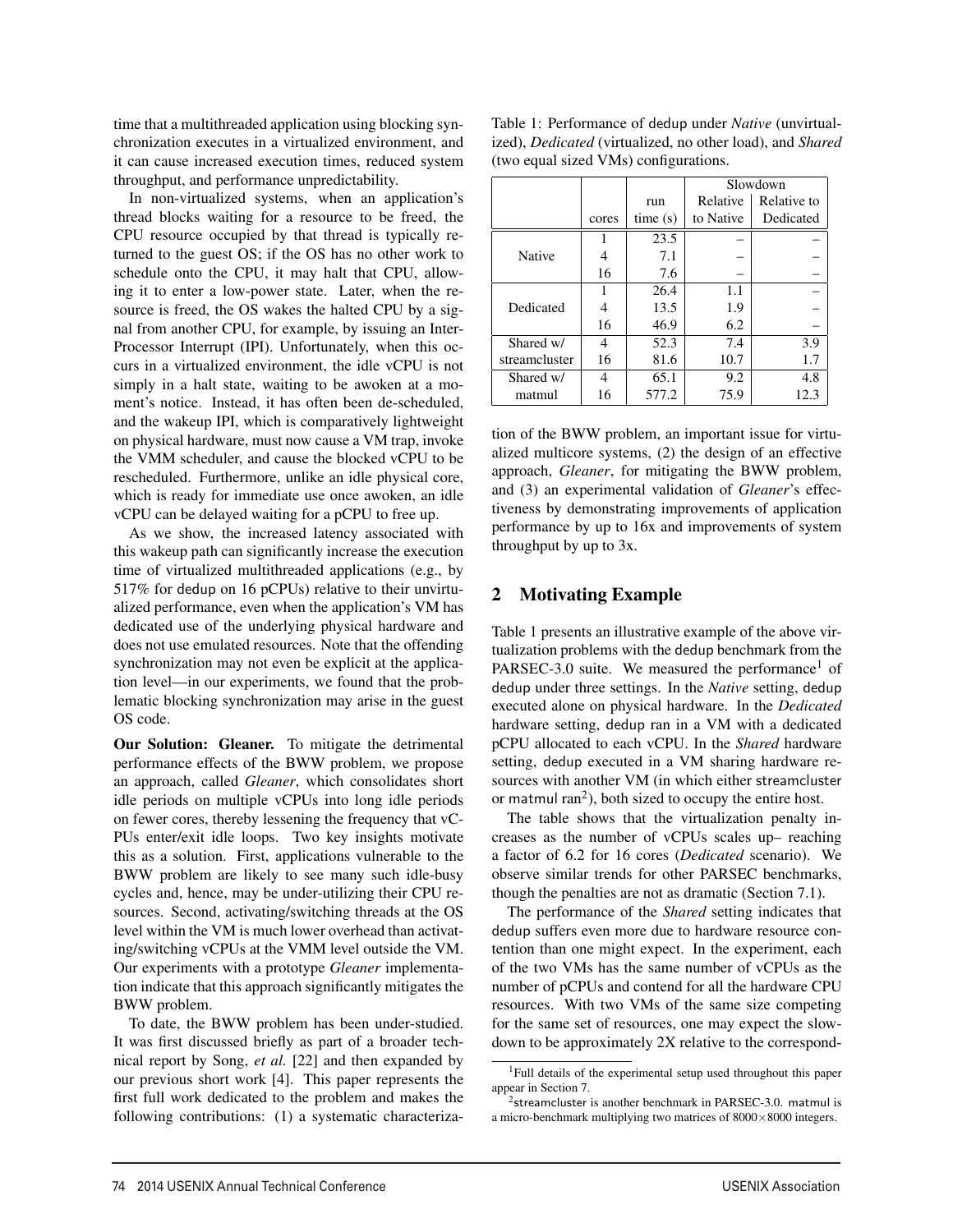ing *Dedicated* setting by assuming that each VM would get half of the physical CPU time. However, as shown in the table, the slowdown factor is typically more than 2X and can reach as high as 12.3X relative to *Dedicated*. The table also shows that the degree to which dedup slows down can be greatly affected by the application running in the other VM. Note also that the 16-vCPU execution times differ for the two co-running applications significantly more than they do in the 4-vCPU experiments. We explore these effects more deeply in Section 7.2.

#### 3 Analysis of the BWW Problem

We investigated the possible causes for the performance degradation and variation, and discovered that the applications suffering the most were the ones in which vCPUs were frequently idling due to blocking synchronization in either the benchmarks or the guest system software (OS or supporting libraries).

There are two basic types of inter-thread synchronization primitives: *spinning*, where a waiting thread repeatedly checks some condition to determine if it can continue (possibly remaining in user space), and *blocking*, where a waiting thread yields its execution resources and relies on system software to wake it up when it can continue executing. Often, synchronization libraries combine the two approaches: a thread spins for a brief period of time, and if the desired condition has not been satisfied, the thread blocks.

One effect of blocking synchronization is that the number of *active* application threads may change dynamically, and consequently, the number of cores actively employed by that application may change accordingly. When the number of active threads drops below the number of active cores, some cores will become idle. When the number of active threads increases beyond the number of active cores, idle cores must be activated. For example, when a thread calls *pthread mutex lock()* to request a lock that is held by another thread, it will block itself through appropriate library/system calls, waiting for the release of the lock. If there are no other threads ready to run in the system, the core running the thread becomes idle. With conventional OS design, an idle core executes the idle loop, which typically calls a special instruction (e.g., HLT on Intel® 64 and IA-32 architecture ("x86") platforms) that may lead to the core entering a low power state. When the lock is released, the threads waiting for it are woken up. To maximize throughput, the OS may activate idle cores to schedule waking threads onto them.

In a virtualized environment, some of the operations executed by guest software during blocking synchronization routines must be handled by the VMM, even though they would be carried out directly by hardware in a nonvirtualized environment. When software issues the spe-

Table 2: Time to wake up a thread on a physical machine (PM) and a virtual machine (VM) under different settings. The last column shows in parentheses the major operations needed to wake up a thread in a VM: RT=rescheduling thread, IPI=handling reschedule IPI, RV=rescheduling vCPU, and PV=preempting a vCPU.

| Setting                    | <b>PM</b>       | VМ                         |
|----------------------------|-----------------|----------------------------|
| A: same core               | $4 \mu s$       | $6 \mu s (RT)$             |
| $B$ : diff cores, spinning | 8 <sub>µs</sub> | $17 \mu s$ (IPI, RT)       |
| $C$ : diff cores, blocking | $8 \mu s$       | $37 \mu s$ (IPI, RV, RT)   |
| $D$ : diff cores, blocking | $17 \mu s$      | $>96$ µs (IPI, PV, RV, RT) |
| (2 apps or 2 VMs)          |                 |                            |

cial instruction to place a particular core in the idle state, that processor will raise an exception and trap into the VMM. The VMM may take this opportunity to reschedule other vCPUs—perhaps from other VMs—onto the idling physical core. Thus, the "low power" mode for a vCPU is actually the suspension of its execution. When a thread is again ready to run on that vCPU, the VMM must activate the vCPU by rescheduling it onto a physical core. This suffers much higher cost than it does in a non-virtualized environment, in which switching a core back from low power mode can be very fast. For example, switching from C1 to C0 states takes less than 1  $\mu$ s on contemporary Intel® Xeon® CPUs.<sup>3</sup>

This is the heart of the Blocked-Waiter Wakeup (BWW) problem: in a virtualized environment, the increased cost of thread wakeup operations may significantly degrade overall performance. To see this, we first show the increased cost of wakeup operations (Section 3.1) and then the correlation between performance and the frequency of idleness transitions (Section 3.2).

#### 3.1 Blocking Synchronization Cost in VMs

To understand the cost of blocking synchronization in VMs and analyze how the cost is increased by switching and scheduling vCPUs, we report the time to wake up a thread blocked in *pthread mutex lock()* on both a physical machine (PM) and a virtual machine (VM) under four different settings, as shown in Table 2. In setting *A*, the thread calling *pthread mutex unlock()* and the thread blocked in *pthread mutex lock()* are pinned to the same core on the PM or to the same vCPU in the VM. In the other three settings, the two threads are pinned to different cores on the PM or different vCPUs in the VM. Thus when the thread is blocked in *pthread mutex lock()*, the corresponding core/vCPU will become idle. In setting *B*,

<sup>&</sup>lt;sup>3</sup>Waking up a core from deep sleep modes (e.g., C3 and C4 states) can take more than 100 µs. But these modes are not used unless the system ensures that the core will stay idle for a long time. Waking up a core from C1E state takes about 10 µs, but system administrators often disable the state for better performance [27].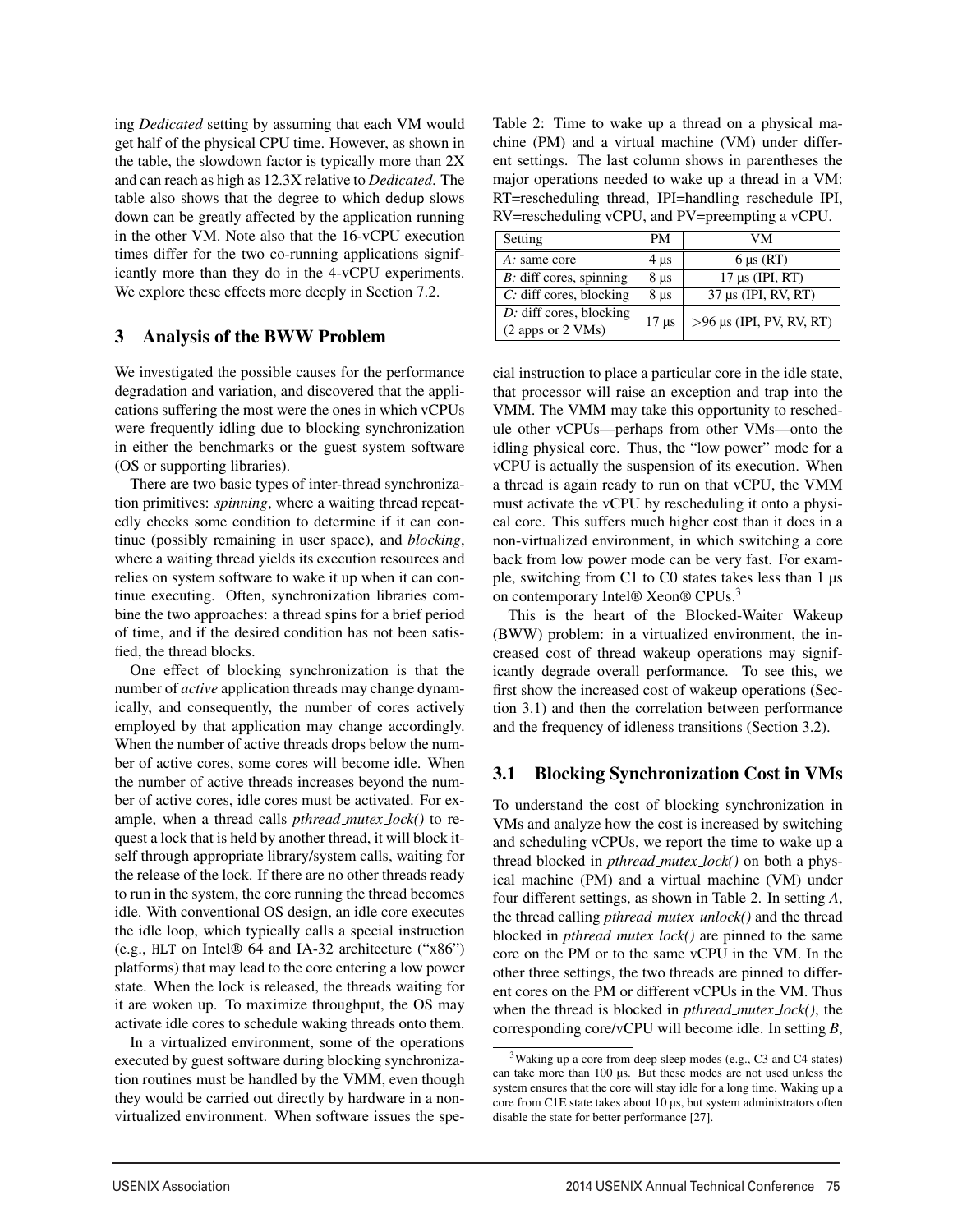

Figure 1: Correlation between the performance degradation of the SPLASH-2X and PARSEC-3.0 benchmarks when virtualized and the frequency at which vCPUs transition to idle (when run alone).

lower power modes are disabled by keeping idle physical cores polling on the PM and by running low priority threads repeatedly calling *sched yield()* on the VM. In setting *C*, lower power modes are enabled. Specifically, when a physical core becomes idle it enters C1 state, and when a vCPU becomes idle it calls HLT to suspend itself. In setting *D*, we measure wake-up times when another application is contending for CPU resources. In the PM experiment, we run a matmul thread on every core. In the VM experiment, we run a second VM with a matmul thread on every vCPU; the number of vCPUs in each of the two VMs is same as the number of physical cores.

Table 2 clearly demonstrates that virtualization significantly increases the cost of blocking synchronization. Waking up a thread in a VM has different costs under the four settings due to the different operations involved. Under setting *A*, waking up a thread in the VM involves only a context switch between the threads inside the guest OS. Thus, it incurs similar overhead as on the physical machine. Under setting *B*, waking up a thread on a vCPU is initiated by an IPI (inter-processor interrupt) made by another vCPU in the same VM (e.g., the one observing the *pthread mutex unlock()*). In a nonvirtualized environment, the IPI is delivered by hardware, but in a virtualized environment, the VMM must intercept and deliver the IPI. Thus, waking up a thread on a VM incurs higher overhead than on a PM. Under setting *C*, waking up the thread in the VM takes 37 µs, 4.6 times the latency for the same operation on the PM. Under setting *D*, waking up the thread in the VM takes the longest time among these settings, at least 2.6 times longer than under setting *C* and 5.6 times longer than either on the PM or waking up a thread on an active vCPU (setting *B*). Waking up a thread in the VM requires a complete switch between vCPUs from different VMs — suspending a vCPU running matmul, activating and rescheduling the vCPU to run the thread calling *pthread mutex lock*. A complete vCPU switch in setting *D* incurs a higher cost than resuming a vCPU on an idle physical core in setting *C* not only because it is between different VMs, but also because the working set of a vCPU may be evicted from the pCPU caches and TLBs when it is de-scheduled. The time (96µs) is measured when the vCPU switch takes place immediately after *pthread mutex unlock* is called. Depending on vCPU scheduling policies, the vCPU switch may be delayed, further increasing the time to wake up a blocked thread.

#### 3.2 Problems Caused by Accumulated Blocking Synchronization Cost

The runtime overhead incurred by blocking synchronization in a virtualized environment increases with the frequency of active-idle state transitions of application threads, and in particular, state transitions of vCPUs. Such transitions arise frequently for synchronizationintensive applications. The accumulated overhead can significantly degrade performance and increase application performance variation.

To show the correlation between performance degradation and the overhead incurred by blocking synchronization in a virtualized environment, we run SPLASH-2X and PARSEC-3.0 benchmarks under settings *C* and *D*, and measured the frequencies at which vCPUs transition to idle during their executions.<sup>4</sup> Under setting  $D$ , we run one SPLASH-2X or PARSEC-3.0 benchmark in the first VM, and run either matmul or freqsleep in the second VM. In these experiments, the number of threads in each application, the number of vCPUs in each VM, and the number of physical cores are each 16.

Freqsleep creates a thread on each core, which repeatedly calls *nanosleep(1)*. We select matmul and freqsleep because they have consistent behavior during their execution. So the impact of their execution to the performance of SPLASH-2X and PARSEC-3.0 benchmarks does not change with the execution times of the benchmarks. At the same time, though both matmul and freqsleep can saturate the physical cores, they affect the performance of the benchmarks running in the first VM by different degrees.

As shown in Figure 1, there appears to be a strong correlation between the slowdowns and blocking frequencies. The correlation is more evident when the pCPUs

<sup>&</sup>lt;sup>4</sup>One may also want to measure the frequencies at which application threads block, but unfortunately, such measurements are challenging because the threads may block inside the OS kernel.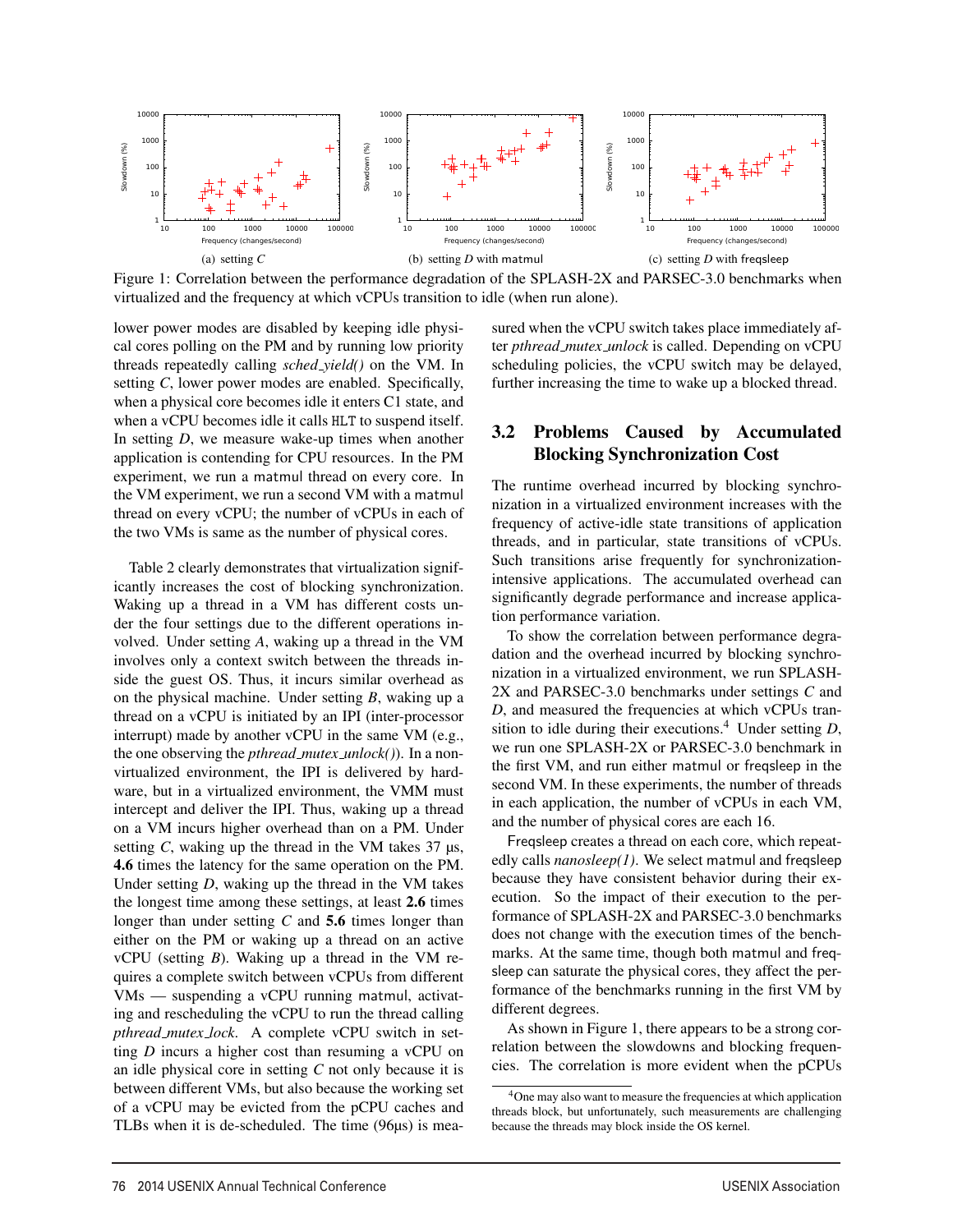

Figure 2: Correlation between the performance variation of the SPLASH-2X and PARSEC-3.0 benchmarks when virtualized and the frequency at which vCPUs transition to idle (when run alone).

are oversubscribed (setting *D*) than when they are not (setting *C*). There are some applications that experience trivial slowdowns under setting *C*, but suffer significant slowdowns under setting *D*. For example, streamcluster is slowed down by 13% under setting *C*. But, it suffers 1660% and 465% slowdowns under setting *D* when matmul and freqsleep run in the second VM, respectively. This can be explained as follows.

To correlate the performance variation of applications in VMs and the frequency at which the vCPUs in the VMs transition their status, for each benchmark, we compare its slowdowns under setting *D* when different applications (i.e., matmul and freqsleep) run in the second VM. Figure 2 shows the absolute value of the difference between the two slowdowns for each benchmark versus the frequency at which the vCPUs become idle during its execution (when run alone). It is evident that benchmarks causing more frequent vCPU status transitions usually experience larger performance variation than other benchmarks.

#### 4 Reducing Harmful Context Switches

To reduce the impact of the BWW problem, we seek to reduce the frequency of harmful switches (those that require the activation of a de-scheduled vCPU). There are at least two possible approaches, *resource retention* and *consolidation scheduling*, and we propose to employ both in an intelligent hybrid design (Section 5).

#### 4.1 Resource Retention

A natural approach to reducing harmful context switches is to avoid releasing resources to lower levels in the software stack. For example, a guest application thread could spin at a problematic synchronization point rather than yield to the guest OS. If the thread becomes unblocked in less time than would be required to transition into the guest OS and back, overall efficiency may be improved by spinning rather than yielding. To avoid application changes, the guest OS may also spin rather than halting. Besides spinning, the guest OS has the additional option of leveraging an operation like the x86 MWAIT instruction, which can place the physical core in a low-power state directly (if permitted by the VMM) such that a simple store to memory will reactivate the core.

However, such resource retention approaches must be employed with some care. Having these operations high in the software stack may lead to under-utilization. In particular, it may prevent layers lower in the stack from improving utilization by reallocating idle resources or placing those resources in a low-power state.

When a system is not oversubscribed and hardware resources are not contended, such idling operations will not hurt overall system performance as the resources were underutilized. However, when a system is oversubscribed, resource retention may prevent other VMs from making better use of those resources and reduce system throughput significantly (by as much as 8x [19]).

To improve utilization, these idling operations can be enhanced with a timeout value such that, if the thread or vCPU cannot change its state back from idling within the timeout period, the occupied resource will be released to the control of lower software layers.<sup>5</sup> However, the fundamental tension between improved individual VM performance and overall system throughput remains, albeit with the timeout value as a potential tuning knob.

#### 4.2 Consolidation Scheduling

The second type of mechanism for reducing harmful context switches is based on the observation that, while context switches due to blocking synchronization may be inevitable, the resolution of such switches need not be the responsibility of lower software layers. If higher levels of software can manage the switches, application performance may be improved without adversely affecting overall throughput.

Schedulers (user-level schedulers or guest OS schedulers) determine how tasks are scheduled on execution entities (threads or vCPUs). They have direct influence on whether and when the execution entities would become idle. Thus, they can be improved to reduce the frequency at which threads or vCPUs transition between busy and idle by coalescing tasks onto fewer resources. When tasks are coalesced, the resource onto which they would be scheduled is more likely to be active.

One aspect of consolidation scheduling can be illustrated with Figures 3(a) and 3(b). In (a), the top schedule shows the guest OS scheduling each of threads 1, 2, and 3 immediately when it is ready to run. Thread 1 becomes ready and is scheduled first. It is blocked before thread 2

<sup>5</sup>In addition to the timeout method, an alternative approach can use heuristics to predict the length of the coming idle period and select the action that incurs lower cost: either spinning/MWAIT or yielding hardware resources to lower layers in the software stack.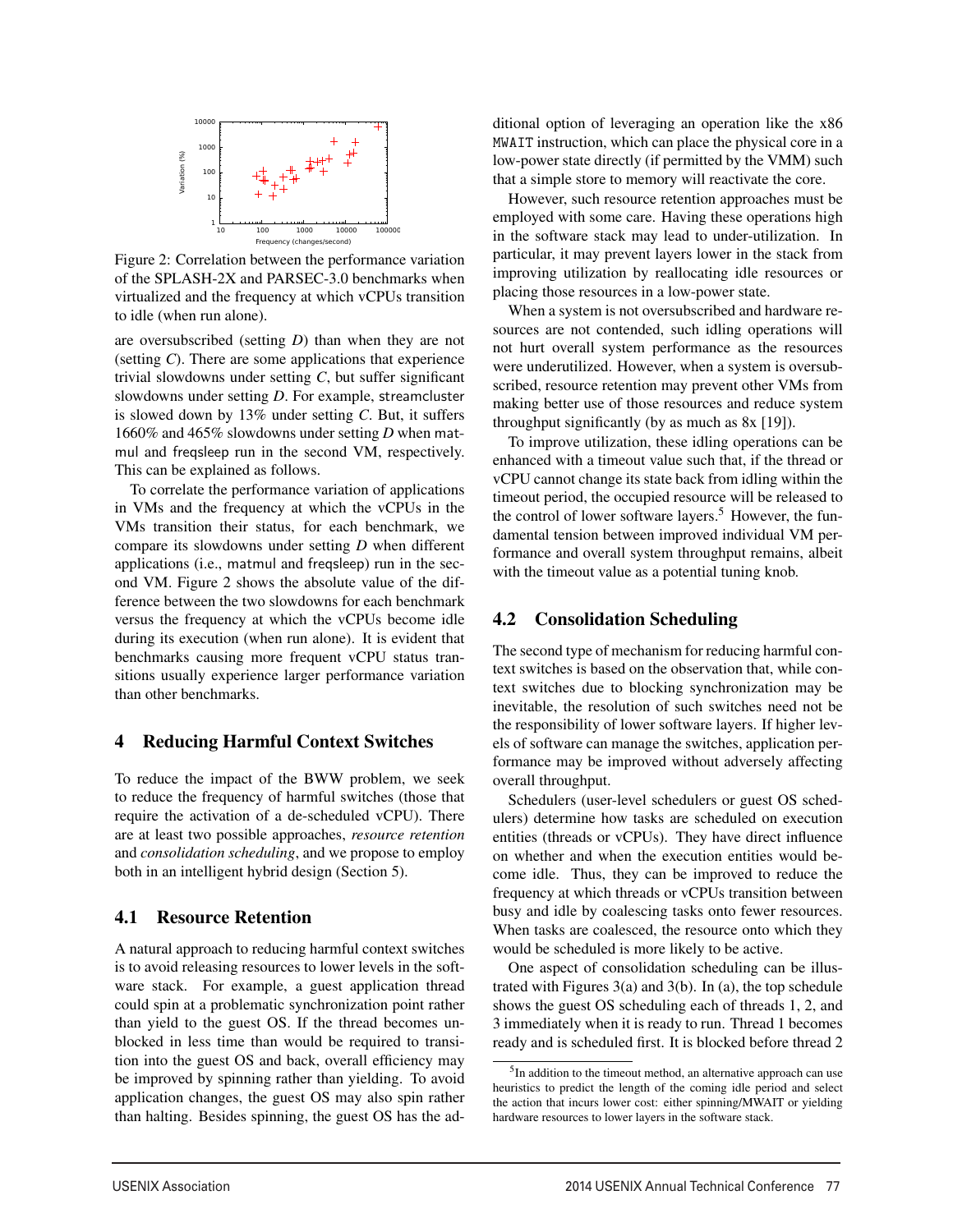

Figure 3: Consolidation scheduling in guest OS (numbers in blocks are thread IDs).

becomes ready, changing the vCPU's state to idle. When thread 2 becomes ready, it is scheduled and the vCPU's state is changed back to busy. The vCPU experiences another round of state changes after thread 2 is blocked and before thread 3 becomes ready. Thus, to reduce state transitions, instead of scheduling a thread immediately when it becomes ready to run, the guest OS scheduler could choose to delay the scheduling of the thread to accumulate enough workloads to keep the vCPU busy for a while, as shown in the bottom schedule. We call this techique to achieve consolidation *delayed scheduling*.

In Figure 3(b), the top schedule shows the guest OS scheduler distributing threads 1 and 2 onto vCPUs A and B for load balance, and neither of the vCPUs can be kept always busy or always idle, increasing the number of state transitions. In contrast, *imbalanced scheduling* consolidates both threads onto one vCPU and keeps the other vCPU idle. While *delayed scheduling* is more suitable to single-vCPU VMs, *imbalanced scheduling* is more suitable to VMs with multiple vCPUs.

While consolidation scheduling tends to improve overall system throughput on an oversubscribed system, it may reduce the resources available to a particular VM and may delay computation and/or overload a busy vCPU if not carefully controlled.

#### 5 Gleaner: Basic Idea and Design

*Gleaner* is a hybrid approach that combines resource retention and consolidation scheduling techniques to leverage the advantages of both techniques. Resource retention is used to mangae short periods of idleness, and consolidation scheduling is used to both coalesce tasks and reduce the number of long idle periods that resource retention cannot handle efficiently.

The combination can be illustrated with Figure 3(c). Before applying imbalanced scheduling, each vCPU runs one thread. Thread 3 running on vCPU C has short idle periods between its tasks that can be efficiently handled



Figure 4: (a) An effective consolidation. (b) Overlyaggressive consolidation overloads vCPU B (the second block of thread 2 remains unscheduled).

through resource retention without delaying the tasks. Threads 1 and 2 on vCPUs A and B have long idle periods. Holding the hardware with idling operations will incur higher cost than halting the vCPUs. With imbalanced scheduling, the threads are consolidated to vCPU B. Though they cannot fully keep vCPU B busy, running two threads on it reduces the length of idle periods, making resource retention viable. For brevity, the paper refers to the vCPUs with workload threads as *active vC-PUs* and refers to other vCPUs as *deactivated vCPUs*.

To prevent active vCPUs from being overloaded as a result of overly-aggressive consolidation (Figure 4), *Gleaner* monitors the workload in a VM and collects the following time measurements: *computation length*, denoted by *lcomp*, is the length of computation on a vCPU between two consecutive idle periods; *computation granularity*, *gcomp*, is the length of computation in a thread between two consecutive synchronization points; and *length of idle periods*, *lidle*, is the length of an idle period of a vCPU. Note that *Gleaner* dynamically adjusts the number of active vCPUs in a VM, and measurements need not be collected on deactivated vCPUs. To characterize the workload, *Gleaner* computes averages for these values. In the remainder of the paper, *lcomp*, *gcomp*, and *lidle* refer to the corresponding average values. For example, for the workload shown on the top of Figure 4(a), *lcomp* is 2*t*; both *gcomp* and *lidle* are *t*.

*Gleaner* consolidates workload threads cautiously and gradually. It periodically updates the above measurements, and reduces the active vCPUs one at a time when the following two conditions are satisfied: (1)  $l_{comp} \le \rho \times (N-1) \times l_{idle}$  and (2)  $g_{comp} \le min(\eta \times$ *lidle*,*min time slice*). Here, *N* is the number of active vCPUs in the VM, and the *load factor*, ρ, and *granularity factor*, η, are tunable values between 0 and 1.

The first condition is to ensure that there is enough idle time on the  $N - 1$  vCPUs to accommodate the computation on the vCPU to be deactivated. The second con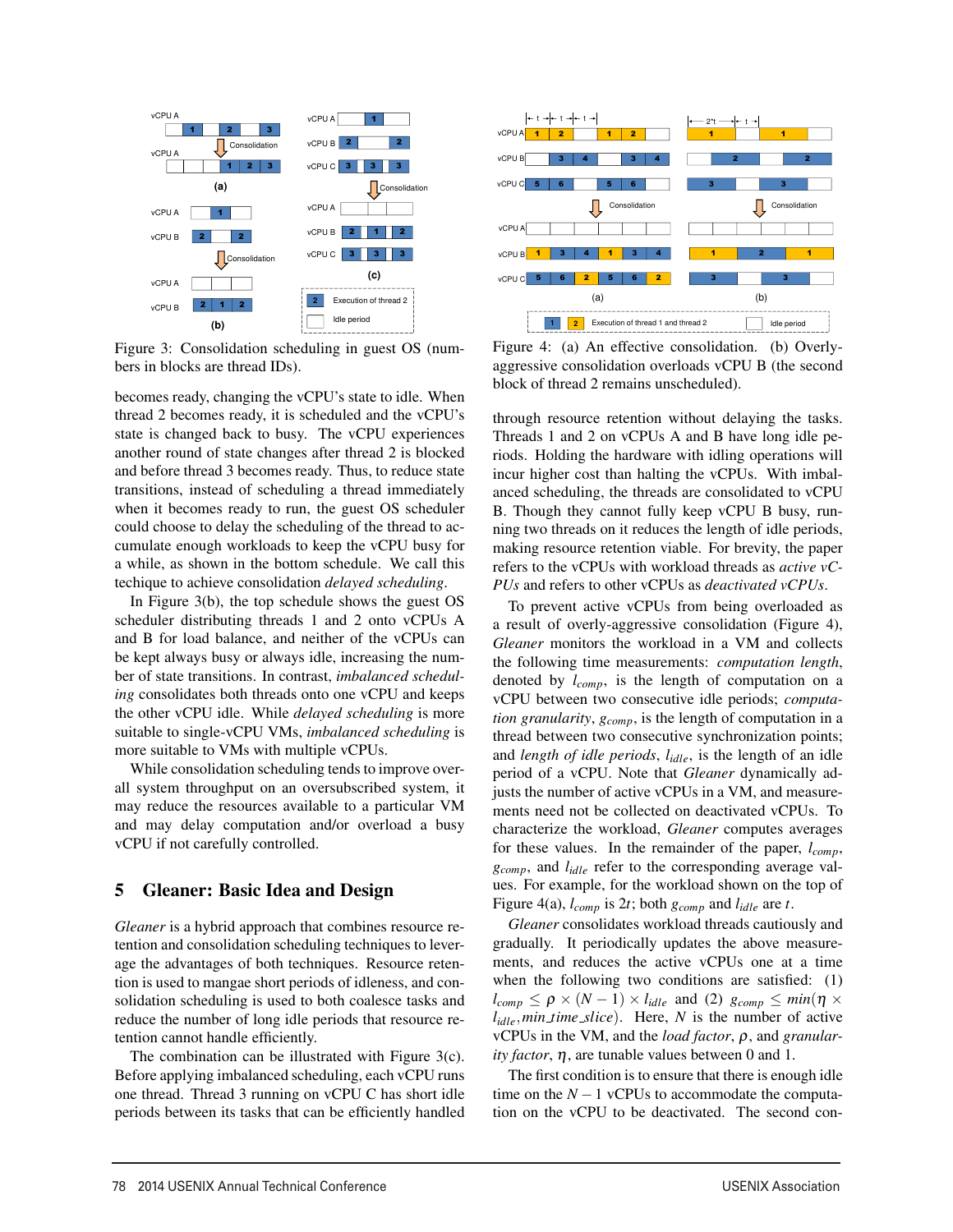dition is to ensure that the computation periods on the to-be-deactivated vCPU are small enough, such that they can be relatively evenly distributed to other active vC-PUs and fit into the available idle periods. It also ensures the low overhead of moving threads. *Gleaner* only consolidates workload threads with active computation periods shorter than the minimum timeslice *min time slice*, which is selected by the OS to be long enough (e.g., a few milliseconds) to tolerate the overhead of rescheduling threads. For workloads with periods of active computation longer than *min time slice*, blocking synchronization usually cannot significantly degrade performance; but cache locality may be an important performance factor. Therefore, instead of consolidating these threads with the imbalanced scheduling technique, *Gleaner* applies resource retention to suppress short idle periods.

Figure 4 uses two examples to explain the necessity to enforce the above conditions. For simplicity, we assume  $\eta$  and  $\rho$  are 1 in the examples. In 4(a), the workload running on three vCPUs (as shown on the top) is to be consolidated onto two vCPUs (as shown at the bottom). It meets both conditions. The consolidation does not degrade performance. In 4(b), the workload meets the first condition ( $l_{comp} = 2t$  and  $l_{idle} = t$ ), but not the second. Thus, were thread 1 to be migrated to vCPU B, vCPU B would be overloaded, reducing application throughput.

During the consolidation, *Gleaner* keeps monitoring the vCPU utilization of the workload. When it observes a vCPU utilization decrease, which indicates the execution of the workload has slowed down, it stops the consolidation and restores the vCPU that was last deactivated. Then, it adjusts *load factor* and *granularity factor*. Specifically, if the consolidation increases the utilization of a vCPU to 100%, indicating the performance degradation may be caused by the specific vCPU being overloaded (similar to the situation in Figure 4(b)), *granularity factor* is then reduced to  $0.9 \times$  $min(\eta, g_{comp}/l_{idle})$ ; otherwise, *load factor* is reduced to  $0.9 \times min(\rho, l_{comp}/((N-1) \times l_{idle}))$ . These adjustments are to prevent more consolidation in the future that may degrade performance.

*Gleaner* maintains the current set of active vCPUs as long as there is not much variation of vCPU utilization and computation granularity. However, a dramatic change in vCPU utilization or computation granularity may indicate a workload change. *Gleaner* must respond to such changes by adjusting the number of active vCPUs to better satisify the resource demand of the workload. Therefore, *Gleaner* activates all the deactivated vCPU in the VM, and distributes the workload on all the vC-PUs. Then, it gradually reduces active vCPUs when the above two conditions are met, until it finds a good setting. In our current implementation, a change of vCPU utilization larger than 20%, per-vCPU utilization exceeding 90%, and *gcomp* increased by more than 2x or decreased by more than 50% are each considered as indicators of major change.

#### 6 Gleaner Implementation

A convenient place to implement *Gleaner* is the guest OS. Resource retention techniques can be implemented by modifying the idle driver, and imbalanced scheduling can be achieved by modifying the guest OS scheduler. However, these changes involve intensive modifications to the guest OS. Thus, in this section, we introduce a few techniques to implement *Gleaner* at the user level of the guest OS, to avoid intrusive kernel implementation and enable the adoption into proprietary operating systems.

At user level, idling operations in support of resource retention can be implemented by a *yielding thread* on each active vCPU. A *yielding thread* is a user-level thread that calls the *sched yield()* system call in a loop. If there are not other threads ready to run on the vCPU, the *sched yield()* call will return immediately. Otherwise, the *sched yield()* call relinquishes the vCPU to other threads. Thus, the yielding thread keeps the vCPU active and does not impede the execution of application threads. On systems where the semantics of *sched yield()* is not fully implemented (e.g., some versions of Linux kernels), the yielding threads should be assigned with the lowest priority possible in the guest OS (e.g., SCHED IDLE scheduler class in Linux) to avoid hindering workload threads.

While a yielding thread can keep the vCPU active, to support resource retention well, it must also suspend the vCPU at appropriate times. To determine *when* the vCPU should be suspended, *Gleaner* monitors the time spent in *sched yield()* calls to determine whether the calls return immediately. If a *sched yield()* call spends much more time than that needed by returning immediately without relinquishing the vCPU, the finish of the call denotes the beginning of an idling operation. For timeouts, *Gleaner* accumulates the time spent in consecutive *sched yield()* calls that return immediately and compares the time against the time-out value to determine whether a time-out should be triggered. *Gleaner* sets the timeout value of the idling operation based on the cost incurred by context transitions if hardware resources are released to lower layers in the software stack, and calls *nanosleep(1)* to effect the actual vCPU suspension.

At user level, imbalanced scheduling can be achieved by changing the CPU affinity of application threads, but an easier yet more scalable way is to leverage the resource container support on the guest OS, e.g., cgroup support on Linux or zone support on Solaris. *Gleaner* creates a resource container for workload threads. It dynamically adjusts the vCPUs assigned to the container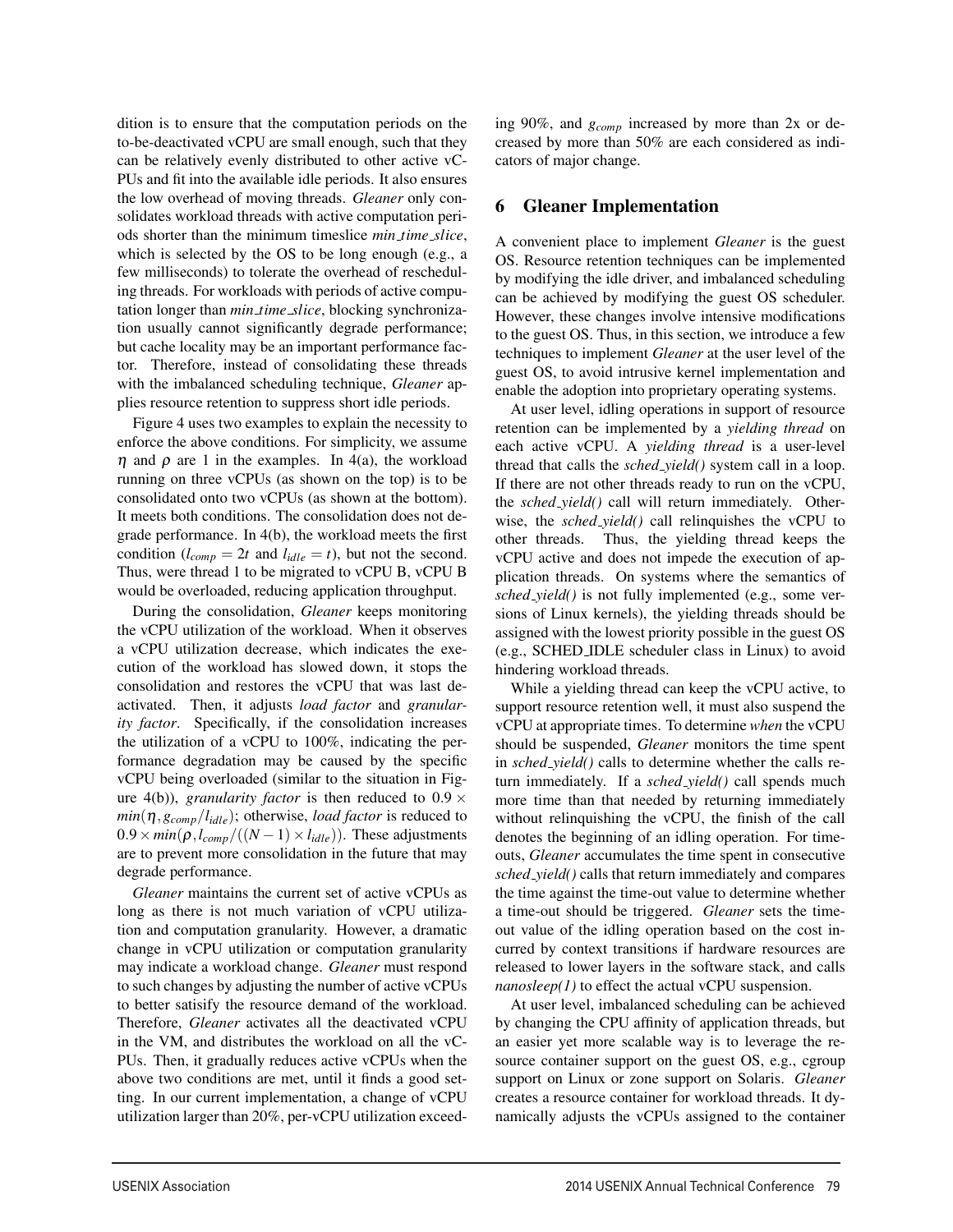based on the policies described in Section 5. The workload threads will be accordingly redistributed by the guest OS scheduler on the assigned vCPUs upon every adjustment. For the vCPUs that are not assigned to the container, the *yielding threads* on them are put into sleep; thus these vCPUs will be suspended by the VMM to reclaim the physical resources.

To get the measurements required by *imbalanced scheduling* (*lcomp*, *gcomp*, and *lidle*) on active vCPUs, *Gleaner* periodically collects vCPU times spent by the yielding threads and workload threads (denoted by *Tyield* and  $T_{work}$ , respectively), as well as their number of context switches (*Syield* and *Swork*, respectively). Then, *lcomp* is *Twork*/*Syield*, *gcomp* is *Twork*/*Swork*, and *lidle* is *Tidle*/*Syield*.

#### 7 Experiments

We evaluated our prototype implementation of *Gleaner* on a Dell™ PowerEdge™ R720 server with 64GB of DRAM and two 2.40GHz Intel® Xeon® E5-2665 processors, each of which has 8 cores. VMs were created with 16 virtual CPUs and 16GB of memory. The VMM is KVM [13], with EPT support and PLE support enabled. Both the host OS and the guest OS are Ubuntu version 12.04 with the Linux kernel version updated to 3.9.4. To prevent the performance degradation caused by CPU power management to latency sensitive applications, we disabled the C states deeper than C1 (including C1E) [28]. Please note that the change of these settings does not favor *Gleaner* and *Gleaner* can improve application performance by larger percentages when the C states are enabled.

We selected the benchmarks in PARSEC 3.0 and SPLASH 2X suites, SysBench [18], and matmul. We compiled the PARSEC and SPLASH2X benchmarks using gcc with the default settings of the *gcc-pthreads* configuration in PARSEC 3.0. We used the *parsecmgmt* tool in the PARSEC package to run them with native input and with the minimum number of threads set to 16 in the "-n" option. We used the OLTP test mode of SysBench to benchmark a MySQL database's performance on VMs with OLTP workloads.

We performed two sets of experiments. In the first set of experiments, we launch one VM on the system, and run the benchmarks in the VM. These experiments test the effectiveness of *Gleaner* on improving application performance in virtualized environment with dedicated physical resources. At the same time, we aim to confirm that the performance improvement is achieved without increasing energy consumption. In the second set of experiments, we launch two or more VMs and run one benchmark in each of the VMs. The VMs contend for hardware resources and test the capability of *Gleaner*



Figure 5: Virtualization slowdowns of PARSEC and SPLASH2X benchmarks on 16 cores with and without *Gleaner*.

to improve the performance of synchronization-intensive applications and overall system throughput on an oversubscribed system.

#### 7.1 Single VM Experiments

We first execute the benchmarks in a single virtual machine running alone. We execute each benchmark in the following three scenarios: in the host OS, in the guest OS without Gleaner enabled, and in the guest OS with Gleaner enabled. In Figure 5, we report the slowdowns of the benchmark in the latter scenarios relative to its execution in the first scenario.

As shown in the figure, *Gleaner* is especially effective for the benchmarks suffering from the high blocking synchronization overhead. For example, virtualization slows down PARSEC's dedup and facesim benchmarks by 517% and 51%, respectively. With *Gleaner*, the slowdowns were reduced to 138% and 27%. The SPLASH2X benchmarks cholesky and volrend slow down by 155% and 35% without *Gleaner* but only by 19% and 21%, respectively, with it enabled.

For benchmarks that are not sensitive to blocking synchronization overhead, such as PARSEC's ferret and freqmine and SPLASH2X's water\_nsquared and water spatial, *Gleaner* neither improves nor degrades their performance, indicating that its overhead is very low.

For other benchmarks, *Gleaner* may slightly reduce or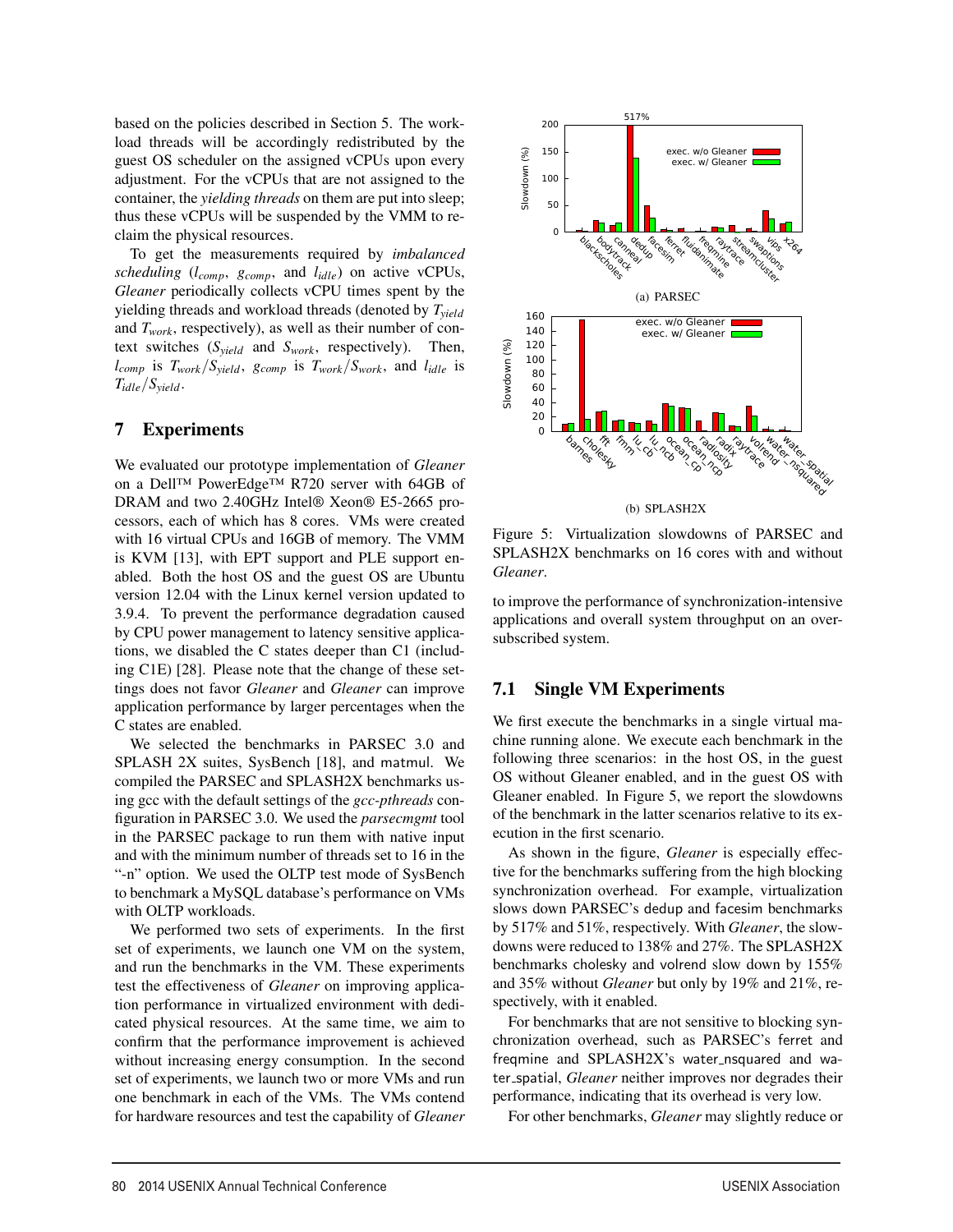

Figure 6: Energy consumption increases of PARSEC and SPLASH2X benchmarks on 16 cores with *Gleaner*. Negative bars indicate energy consumption reduction.

increase their execution times. For example, the execution times of bodytrack and lu ncb reduce by 6% and 5%, respectively, and *Gleaner* slightly increases the execution times of canneal (3%) and x264 (5%).

*Gleaner* may increase the execution times because, implemented at user level, it may not be able to quickly detect the increasing concurrency levels at the beginning of some new execution phases, and thus it cannot promptly adjust the number of active vCPUs to maximize throughput. The problem could be addressed with some assistance from the guest OS. For example, when threads are woken up (i.e., the concurrency level increases), the guest OS could notify *Gleaner* to increase the number of vCPUs.

On average, without *Gleaner*, the execution times of the PARSEC benchmarks and SPLASH2X benchmarks slow down by 55% and 30% when virtualized, relative to native execution, but with the tool enabled, the average slowdowns were reduced to 20% and 17%, respectively.

*Gleaner* uses yielding threads to keep some vCPUs busy even when they do not have any threads to run. This potentially increases energy consumption; however, the energy consumed by yielding threads can be justified if a reduction in execution time results, which in turn can be translated to reduced energy consumption. Moreover, *Gleaner* consolidates application threads and adjusts the number of active vCPUs to suppress the energy consumed by yielding threads. This significantly reduces the energy consumed by yielding threads.

To test whether or not *Gleaner* increases energy con-

sumption, we used the IPMI OEM utility to measure the energy consumption of the system during the execution of each benchmark, and compared the energy consumption in the last two scenarios. The energy consumption increases are as shown in Figure 6. The data show that, although *Gleaner* may slightly increase the energy consumption for some benchmarks, it reduces energy consumption for many, especially for the benchmarks suffering from blocking synchronization overheads. Energy consumption is reduced primarily by reducing execution times: the benchmarks with larger execution time reductions usually show larger energy consumption reductions. The reductions in energy consumption are not proportional to reductions in execution time because yielding threads increase the power consumption when *Gleaner* is enabled. On average, *Gleaner* reduces the energy consumption by 5% for PARSEC benchmarks and by 1% for SPLASH2X benchmarks.

#### 7.2 Experiments with Co-Running VMs

In this subsection, we present the experimental results when the system is oversubscribed. We launch two virtual machines, one with the PARSEC or SPLASH2X benchmark under test and one with matmul running repeatedly. As shown in Figure 1(b), synchronizationintensive benchmarks suffer much higher slowdowns than they do on a VM with dedicated hardware. With the first part of the experiments, we show that *Gleaner* can effectively speed up these applications on oversubscribed systems. Then, in the second part of the experiments, we show that *Gleaner* can improve system throughput by reducing the overhead caused by vCPU switches.

#### 7.2.1 Reducing Application Execution Times

On an oversubscribed system, *Gleaner* improves the performance of synchronization-intensive applications by preventing hardware resources from being taken by other VMs if the resources are to be used soon. In the experiments, we use the application performance in the VM without *Gleaner* enabled as a baseline. In Figure 7(a), we show the speedups of the PARSEC and SPLASH2X benchmarks when *Gleaner* is enabled, relative to the baseline. In addition to the performance of individual applications, we also want to investigate how the idling operations affect system throughput. Thus, we use *Weighted-Speedup* to measure the system throughput, which is the average speedups of the benchmark and matmul, relative to their performance when *Gleaner* is disabled. The system throughput when *Gleaner* is disabled is always 1. Thus, in Figure  $7(b)$ , we only show the throughput of the system when *Gleaner* is enabled.

For the benchmarks that suffers significantly from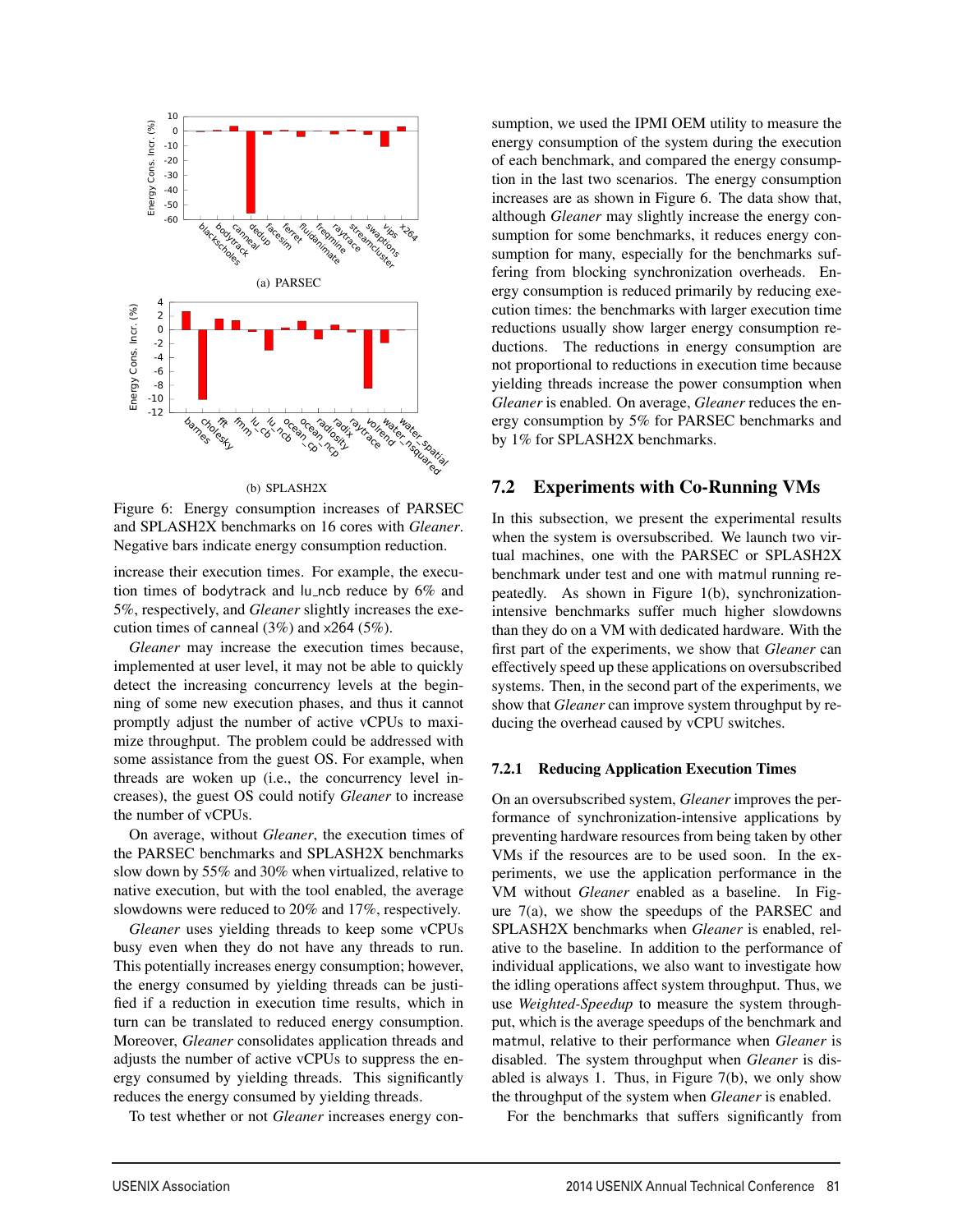

Figure 7: Speedup and system throughput of PARSEC and SPLASH2X benchmarks on a 16-vCPU VM with *Gleaner* on the oversubscribed system.

the overhead of blocking synchronization, e.g., dedup, streamcluster, bodytrack, cholesky, and volrend, *Gleaner* can dramatically improve their performance. It reduces the execution times by several factors (up to 16x for dedup). For benchmarks that are not sensitive to the overhead of blocking synchronization, e.g. blackscholes, ferret, and freqmine, *Gleaner* does not reduce their performance. For all the selected benchmarks, the average speedup is 203% when *Gleaner* is enabled.

The improvement of application performance does not come without cost. Idling operations may reduce efficiency because they prevent hardware resources from being utilized by other vCPUs. But they may also improve efficiency by reducing excessive costly vCPU switches. Therefore, we observed that *Gleaner* improves throughput for some workloads and reduces throughput for others. Generally, the system has similar throughputs when *Gleaner* is enabled (the average throughput is 2% higher than when *Gleaner* is disabled).

We notice that if the performance degradation of the benchmark is due to frequent barrier synchronization or condition variable synchronization, *Gleaner* usually reduces system throughput (e.g., bodytrack, streamcluster, and vips). This is because *Gleaner* usually cannot consolidate the threads of the application. The performance of such applications is more sensitive to the delay of its computation than other applications. The delay caused by *imbalanced scheduling* may degrade the application performance. For example, delaying the computation of one thread and making it the last one reaching a barrier will effectively delay all the other threads waiting at the barrier. In contrast, for the threads contending for a mutex, if the computation of a thread is delayed and it reaches a synchronization point late, the delay will not block other threads. When *imbalanced scheduling* is not used to reduce the length of idle periods, *Gleaner* cannot effectively minimize the cost of the idling operations handling these idle periods, which in turn reduces system throughput.

On the other hand, if the performance degradation of a benchmark is due to frequent mutex synchronization (e.g., dedup, ferret, and cholesky), *Gleaner* usually can



Figure 8: Throughput improvements of MySQL servers driven by the OLTP workload generated by SysBench.

increase the system throughput, albeit the gains are less than 15%. The reason for the modest gains is that, when the VM of these benchmarks run with the VM of matmul, the vCPU switches are not frequent, because the vCPU scheduling policy of KVM enforces a minimum time slice for the vCPUs running matmul. Thus, there is limited potential for *Gleaner* to improve performance.

We replaced matmul with freqsleep and repeated the above experiments to compare the performance of the benchmarks under these two settings. The benchmarks showed similar performance after replacing matmul with freqsleep. Even for dedup, which suffered the largest performance variation when *Gleaner* was not enabled (its execution time was 7x longer co-running with matmul than with freqsleep), after *Gleaner* was enabled its execution co-running with matmul was only 21% longer than with freqsleep. For the PARSEC and SPLASH2X benchmarks, with *Gleaner* enabled, the average execution time was 15% smaller when freqsleep replaces matmul, while the number is 3X with *Gleaner* disabled.

#### 7.2.2 Improving System Throughput

With some commercial workloads and scientific workloads, frequent vCPU switches can significantly degrade system throughput. For such workloads, *Gleaner* can effectively reduce vCPU switches and improve system throughput. To demonstrate this capability of *Gleaner*, we select dedup and the SysBench OLTP benchmark, which was designed for MySQL server benchmarking.

First, we use SysBench to generate the OLTP work-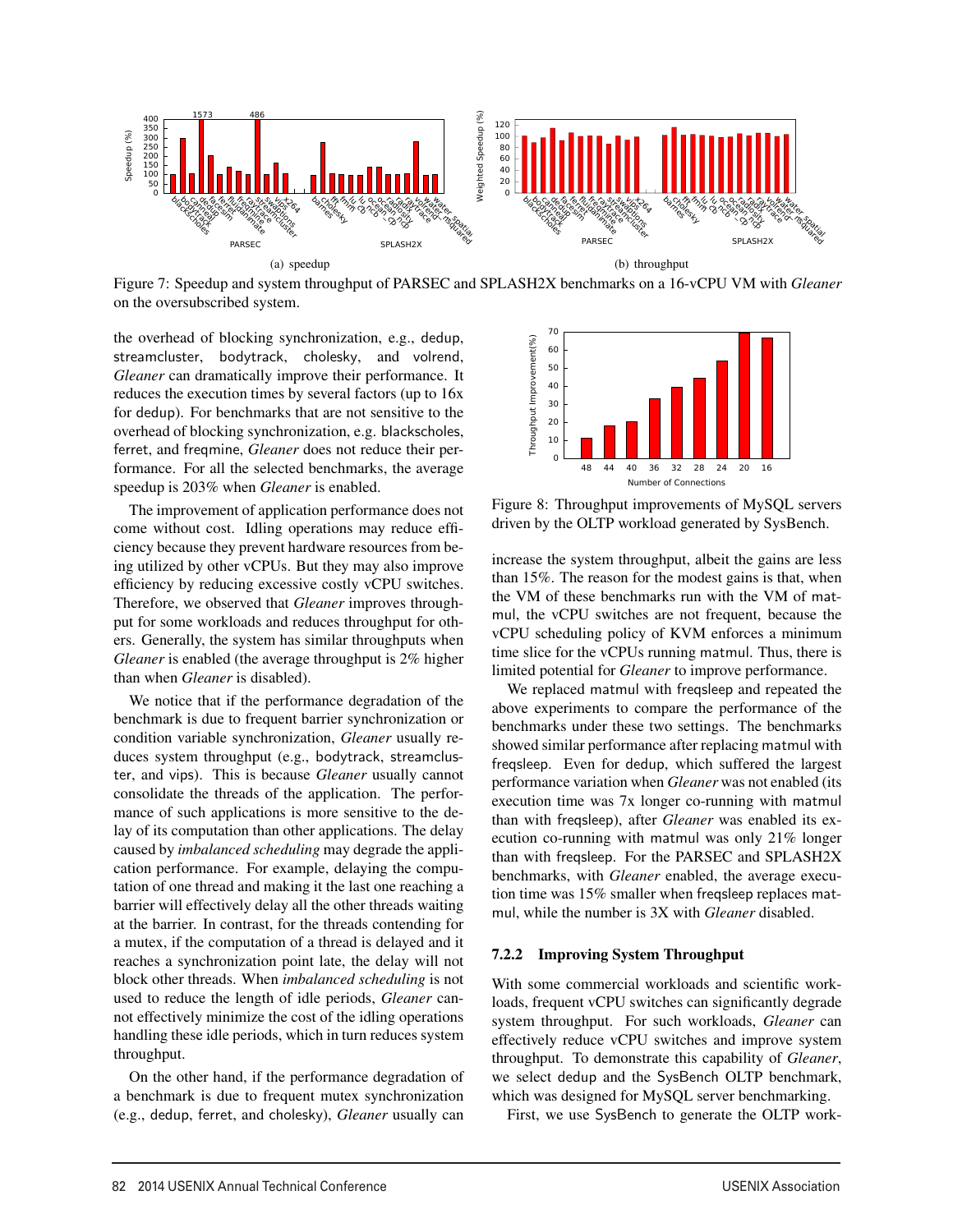load to drive the MySQL database servers running in two VMs. The workload consists of a mixture of back-toback transactions on a table with 1 million records as specified with SysBench OLTP "advanced transactional" test mode. In the experiment, we change the number of connections between SysBench and MySQL to vary the workload. Since each connection is backed by a MySQL server thread, when we reduce the number of connections, the number of server threads on each vCPU is also reduced; thus the chance for a vCPU becoming idle increases. Figure 8 shows that the throughput of MySQL servers is improved by increasingly larger percentages (upto 69%) by enabling *Gleaner* on the VMs running MySQL, when the number of connections is decreased from 48 to 16, with a peak at 20.



Figure 9: Throughput improvements of dedup and MySQL varying the number of VMs.

Finally, we vary the number of VMs running on the physical machine and test how the throughput improvements change with dedup and MySQL (the number of connections to each MySQL instance is 20). When the the number of VMs is increased to 5, the application performance is significantly degraded relative to that with one VM. For example, the average response time of the MySQL servers is increased by about 3X. Thus, we did not further increase the number of VMs. As shown in Figure 9, for all the above settings, *Gleaner* can substantially improve throughput. On average, it improves the throughput by 160% for dedup and 45% for MySQL database server.

We expect that the improvements increase with the number of VMs, because the contention for hardware resources increases with more VMs. As shown in Figure 9, dedup shows this trend before the number of VMs is smaller than 5. When the number of VMs is increased to 5, *Gleaner* cannot improve the throughput as much as it does with fewer VMs due to memory overcommitment. For the OLTP workload generated by SysBench, we observe that the throughput improvement gradually reduces when the number of VMs increases from 2 to 5. This is because when more VMs share the same physical cores, each VM has fewer active vCPUs, which in turn alleviates the mutex contention in MySQL servers, making the server threads less likely to be blocked.

#### 8 Related Work

While there are a number of studies identifying performance overheads of virtualized execution [1, 6, 7, 8, 14, 15, 16, 17, 25, 26], most of them focus on the overhead incurred by I/O operations and spinlock synchronization. To reduce the performance degradation caused by spinlock synchronization in virtual machines, a few approaches have been proposed, including vCPU scheduling approaches [5, 6, 12, 20, 23, 24, 26], hardware approaches [21, 29], and improved spinlock design [19]. Flex also addresses the fairness issue of scheduling multicore VMs [20]. None of these studies identify and address the performance degradations caused by blocking synchronizations in multicore virtualized environments (the BWW problem).

The blocked-waiter wakeup problem was also described in a technical report [22] and a workaround was proposed to run a user-level idle daemon to avoid halting vCPUs, which is similar to yielding threads in our solution. The workaround helps improve performance for VMs with dedicated hardware (at the cost of increased energy consumption). But it causes performance degradation when the system is oversubscribed, similar to that caused by the LHP problem. This paper systematically analyzes the issues with the BWW problem and provides an efficient and universal solution.

The BWW problem, as well as the LHP problem, is caused by the lack of coordination between the vCPU scheduler in the VMM and the task scheduler in the guest OS. Thus, one solution is to enforce the collaboration between the schedulers using techniques similar to scheduler activations [3]. However, this approach requires intensive modifications to both the VMM and the guest OS. Another approach is to minimize vCPU scheduling by assigning one runnable vCPU to each pCPU and making other vCPUs offline to computation in guest OSes [23]. This approach avoids vCPU preemption and can effectively address the LHP problem. Making some vCPUs offline may be able to reduce the idle time on the online vCPUs and reduce the chance for them to become idle. But it may not be effective for the BWW problem, because every vCPU state transition from busy to idle still incurs a switch between vCPUs and the number of online vCPUs in each individual VM may not be adjusted in a way to reduce idle time.

Retaining idle resources for anticipated usages is a common scheduling technique in system designs [9, 10, 11]. It avoids the high overhead associated with resource reallocation and state switches. At a high level, the resource retention techniques in *Gleaner* share a similar idea with these designs.

A preliminary version of this paper appeared in Hot-Cloud'13 [4].